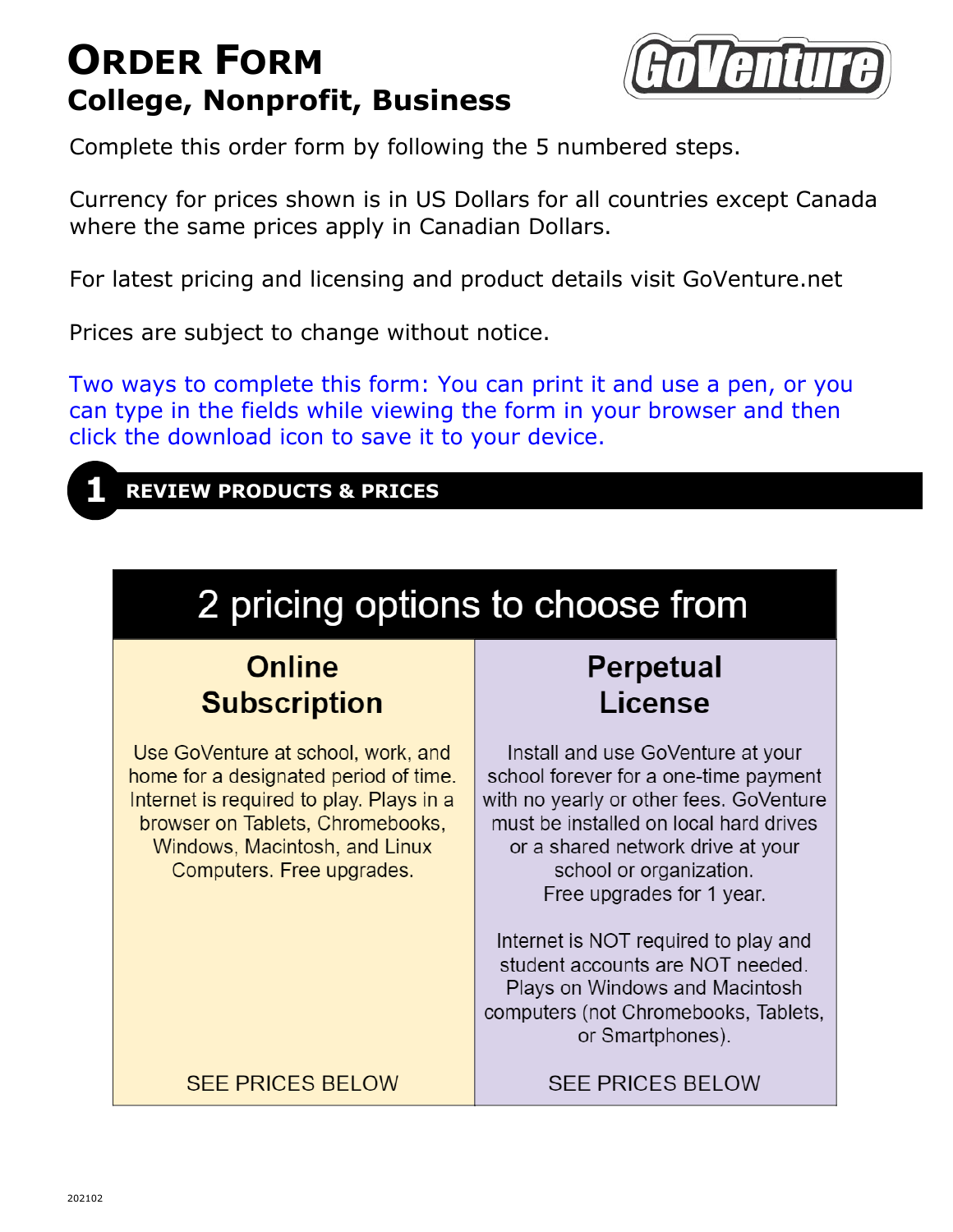# **Online Subscription**

Use GoVenture at school, work, and at home for a designated period of time. Internet is required to play. Plays in a browser on Tablets, Chromebooks, Windows, Macintosh, and Linux Computers. Free upgrades and support.

#### Price is per student account for a 6-month subscription.

Student accounts cannot be reassigned. Subscription includes a free Instructor account and website for monitoring students and assessment.

| CEO                             | \$29                                                        |  |
|---------------------------------|-------------------------------------------------------------|--|
| <b>Entrepreneur</b><br>Advanced | \$29                                                        |  |
| Entrepreneur<br><b>Basic</b>    | \$15                                                        |  |
| Life & Money                    | \$29                                                        |  |
| Job Interview                   | \$15                                                        |  |
| <b>Health</b>                   | \$15                                                        |  |
| <b>Typing</b>                   | \$9                                                         |  |
| World                           | Free to Play. \$19 for optional GROUP<br>Assessment feature |  |
| Leader                          | Contact us                                                  |  |

## **Perpetual License**

Install and use GoVenture at your school forever for a one-time payment with no yearly or other fees. GoVenture must be installed on local hard drives or a shared network drive at your school or organization. Free upgrades for 1 year.

Internet is NOT required to play and student accounts are NOT needed. Plays on Windows and Macintosh computers (not Chromebooks, Tablets, or Smartphones).

SEAT is the number of computers that may run the software at the same time (concurrently).

Entrepreneur - Contact us

Health - \$129 per SEAT

Job Interview - \$129 per SEAT

Typing  $-$  \$129 per SEAT

All other GoVenture products are not available as Perpetual Licenses because they can only operate in the cloud.

### **Print-based Products**

**Entrepreneur Board Game** 

| Entrepreneur<br>Board<br>Games              | Experiencing<br>Entrepreneurship<br>Book (PDF) and<br>Education<br><b>Bundle</b> (PDF)                                                                    | Entrepreneur<br><b>Basic</b> business<br>simulation 4-Month<br>Online Subscription<br><b>Student Accounts</b> | Price<br>+ shipping<br>(see below) |
|---------------------------------------------|-----------------------------------------------------------------------------------------------------------------------------------------------------------|---------------------------------------------------------------------------------------------------------------|------------------------------------|
| 1                                           | Yes                                                                                                                                                       | O                                                                                                             | \$129                              |
| 3                                           | Yes                                                                                                                                                       | 5                                                                                                             | \$299                              |
| 6                                           | Yes                                                                                                                                                       | 10                                                                                                            | <b>\$499</b>                       |
|                                             |                                                                                                                                                           |                                                                                                               |                                    |
| <b>Personal Finance</b><br><b>Card Game</b> | $$39 + shipping$ (see below)                                                                                                                              |                                                                                                               |                                    |
| GoVenture<br><b>Card Game</b>               | 1 game \$35 + shipping (see below)<br>2 games \$64 + shipping (see below)<br>3 games \$87 + shipping (see below)<br>6 games $$150 + shipping$ (see below) |                                                                                                               |                                    |
| <b>GoVenture Health</b><br>Photobook        | Softcover, full color, 475 pages<br>$$89 + shipping$ (see below)                                                                                          |                                                                                                               |                                    |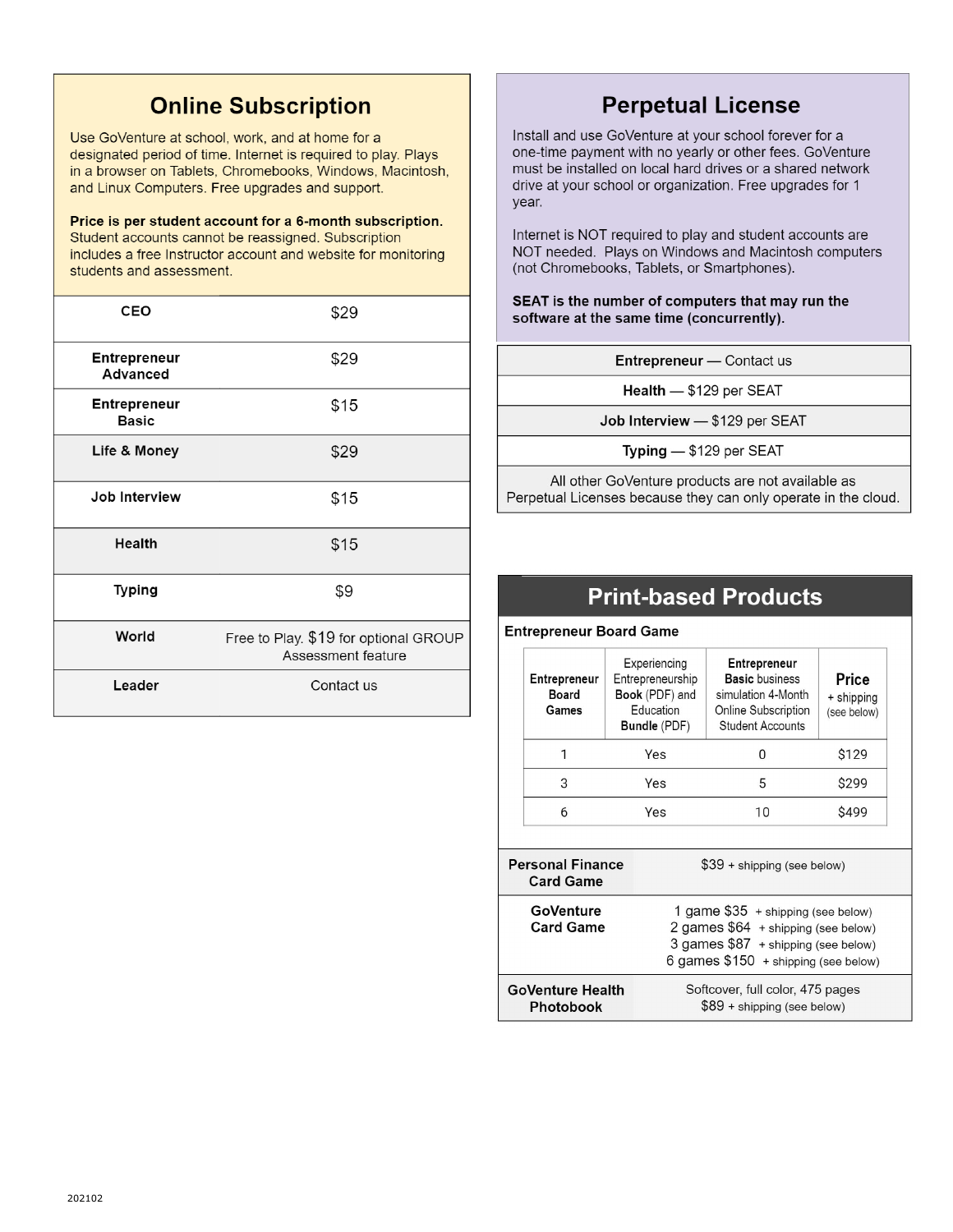| <b>ONLINE Subscription</b> |                                             |              |  |
|----------------------------|---------------------------------------------|--------------|--|
| <b>GoVenture Program</b>   | <b>Number of</b><br><b>Student Accounts</b> | <b>Price</b> |  |
|                            |                                             | \$           |  |
|                            |                                             | \$           |  |
|                            |                                             | \$           |  |
|                            |                                             | \$           |  |
|                            |                                             | \$           |  |
|                            | TOTAL PRICE \$                              |              |  |

| <b>PERPETUAL License</b> |                                             |              |  |
|--------------------------|---------------------------------------------|--------------|--|
| <b>GoVenture Program</b> | <b>Number of SEATS</b>                      | <b>Price</b> |  |
|                          |                                             | \$           |  |
|                          |                                             | \$           |  |
|                          |                                             | \$           |  |
|                          |                                             | \$           |  |
|                          |                                             | \$           |  |
| <b>SHIPPING</b>          | $\square$ \$0 Download<br>□ \$100 USB Drive | \$           |  |
|                          | <b>TOTAL PRICE \$</b>                       |              |  |

| <b>PRINT Programs</b>                                                                                                                                                                                           |                          |                    |              |
|-----------------------------------------------------------------------------------------------------------------------------------------------------------------------------------------------------------------|--------------------------|--------------------|--------------|
|                                                                                                                                                                                                                 | <b>GoVenture Program</b> | Quantity           | <b>Price</b> |
|                                                                                                                                                                                                                 |                          |                    | \$           |
|                                                                                                                                                                                                                 |                          |                    | \$           |
|                                                                                                                                                                                                                 |                          |                    | \$           |
|                                                                                                                                                                                                                 |                          |                    | \$           |
| $\Box$ \$19 for 7-10 business days to the US or Canada<br><b>SHIPPING</b><br>$\Box$ \$49 for 3-5 business days to the US or Canada<br>$\perp$ \$99 + \$30 per game for 15 business days to all other countries. |                          | \$                 |              |
|                                                                                                                                                                                                                 |                          | <b>TOTAL PRICE</b> | S            |